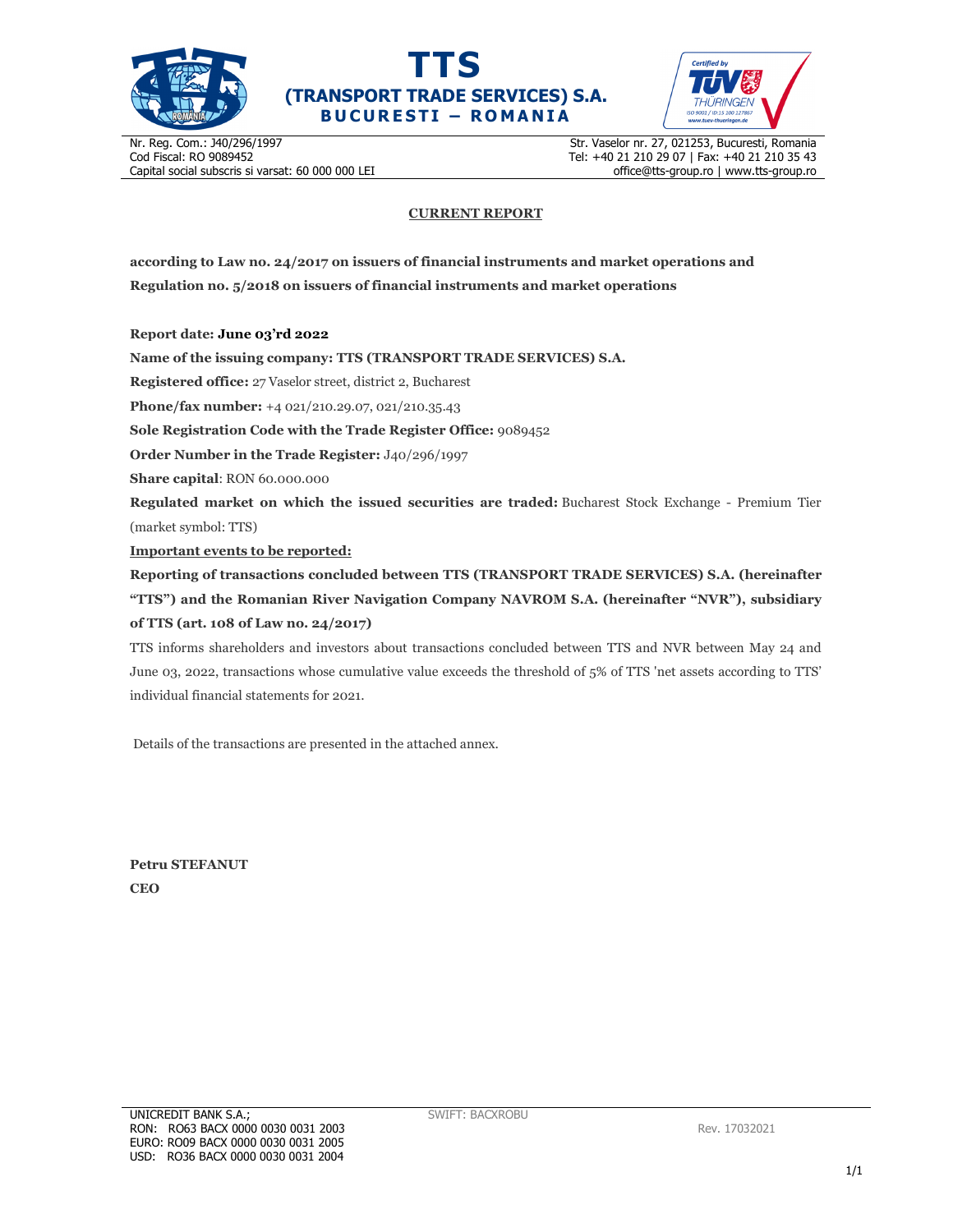





## Nr. Reg. Com.: J40/296/1997Cod Fiscal: RO 9089452 ANNEX 1 Capital social subscris si varsat: 60 000 000 LEI

Str. Vaselor nr. 27, 021253, Bucuresti, Romania Tel: +40 21 210 29 07 | Fax: +40 21 210 35 43 office@tts-group.ro | www.tts-group.ro

| Beneficiary                                                   | Contract ID                         | Cumulated value<br>[RON]<br>24 may - 03 june<br>2022 | Contract<br>date | Expiration<br>date | Subject of<br>the<br>contract | Contract<br>type |    | Guarantees Terms and methods of payment                                | Penalties          |  |  |
|---------------------------------------------------------------|-------------------------------------|------------------------------------------------------|------------------|--------------------|-------------------------------|------------------|----|------------------------------------------------------------------------|--------------------|--|--|
|                                                               | 1238/SM/M/A/18                      | 186,524.51                                           | 1-Apr-18         | $1-Apr-23$         |                               |                  | no | between 21 and 45 days from invoicing<br>with payment by payment order | demmurage/dispatch |  |  |
|                                                               | 1242/SM/M/A/18                      | 746,693.61                                           | 1-Apr-18         | 31-Mar-23          |                               |                  |    |                                                                        |                    |  |  |
|                                                               | 14/A/003/M/SM/215                   | 355,584.20                                           | 1-Jun-13         | 31-Dec-22          |                               |                  |    |                                                                        |                    |  |  |
|                                                               | 1763/MS/M/A/19                      | 90,101.42                                            | $1-Feb-19$       | 31-Jan-23          |                               |                  |    |                                                                        |                    |  |  |
|                                                               | 2335/AV/A/A/20                      | 69,574.28                                            | $1-Jan-20$       | 31-May-22          |                               |                  |    |                                                                        |                    |  |  |
|                                                               | 3011/OA/C/A/21                      | 108,305.55                                           | 1-Mar-21         | 30-Apr-22          |                               |                  |    |                                                                        |                    |  |  |
|                                                               | 3165/AR/A/A/21                      | 595,987.79                                           | 15-Jun-21        | 16-Jun-22          |                               |                  |    |                                                                        |                    |  |  |
|                                                               | 3282/AS/A/A/21                      | 387,208.99                                           | 1-Jun-21         | 31-May-22          |                               |                  |    |                                                                        |                    |  |  |
|                                                               | 3324/AR/A/A/21                      | 1,292,222.00                                         | 7-Jul-21         | 31-May-22          |                               |                  |    |                                                                        |                    |  |  |
|                                                               | 3472/AS/C/A/21                      | 55,141.82                                            | 1-Oct-21         | 30-Sep-22          |                               |                  |    |                                                                        |                    |  |  |
|                                                               | 3513/OA/C/A/22                      | 10,386.18                                            | $3-Jan-22$       | 30-Jun-22          | cargo transport               |                  |    |                                                                        |                    |  |  |
|                                                               | 3532/MM/M/A/22                      | 2,430,982.92                                         | $3-Jan-22$       | 31-Jan-23          |                               | booking note     |    |                                                                        |                    |  |  |
| <b>TTS</b>                                                    | 3559/RB/M/A/22                      | 30,427.54                                            | $3$ -Jan-22      | 31-Dec-22          |                               |                  |    |                                                                        |                    |  |  |
|                                                               | 3560/RB/M/A/22                      | 31,975.48                                            | $3-Jan-22$       | 31-Dec-22          |                               |                  |    |                                                                        |                    |  |  |
|                                                               | 3599/MV/M/A/22                      | 226,311.21                                           | $3-Jan-22$       | 31-Dec-22          |                               |                  |    |                                                                        |                    |  |  |
|                                                               | 3610/OA/C/A/22                      | 50,887.09                                            | 21-Feb-22        | 5-Jun-22           |                               |                  |    |                                                                        |                    |  |  |
|                                                               | 3619/DT/M/A/22                      | 74,938.21                                            | 28-Feb-22        | 31-Dec-22          |                               |                  |    |                                                                        |                    |  |  |
|                                                               | 3646/OA/C/A/22                      | 280,133.28                                           | 1-May-21         | 31-Mar-23          |                               |                  |    |                                                                        |                    |  |  |
|                                                               | 3655/RB/M/A/22                      | 261,995.25                                           | 21-Mar-22        | 30-Sep-22          |                               |                  |    |                                                                        |                    |  |  |
|                                                               | 3671/AS/A/A/22                      | 1,113,803.61                                         | 1-Mar-22         | $1-Jul-22$         |                               |                  |    |                                                                        |                    |  |  |
|                                                               | 3681/MV/M/A/22                      | 75,075.24                                            | 25-Mar-22        | 30-Apr-23          |                               |                  |    |                                                                        |                    |  |  |
|                                                               | 3700/AS/C/A/22                      | 115,237.16                                           | 28-Apr-22        | 31-Dec-22          |                               |                  |    |                                                                        |                    |  |  |
|                                                               | 3719/AS/C/A/22                      | 791,632.00                                           | 4-Apr-22         | 31-Dec-22          |                               |                  |    |                                                                        |                    |  |  |
|                                                               | 3721/SM/M/A/22                      | 72,337.94                                            | 5-May-22         | 1-Jun-22           |                               |                  |    |                                                                        |                    |  |  |
|                                                               | 3737/SM/M/A/22                      | 50,995.33                                            | 2-May-22         | 15-Jun-22          |                               |                  |    |                                                                        |                    |  |  |
|                                                               | 3745/MM/M/A/22                      | 85,793.12                                            | 16-May-22        | 31-Dec-22          |                               |                  |    |                                                                        |                    |  |  |
| Total value executed in the reported period: RON 9,590,255.74 |                                     |                                                      |                  |                    |                               |                  |    |                                                                        |                    |  |  |
|                                                               | NVR claims on TTS: RON 6,477,474.28 |                                                      |                  |                    |                               |                  |    |                                                                        |                    |  |  |